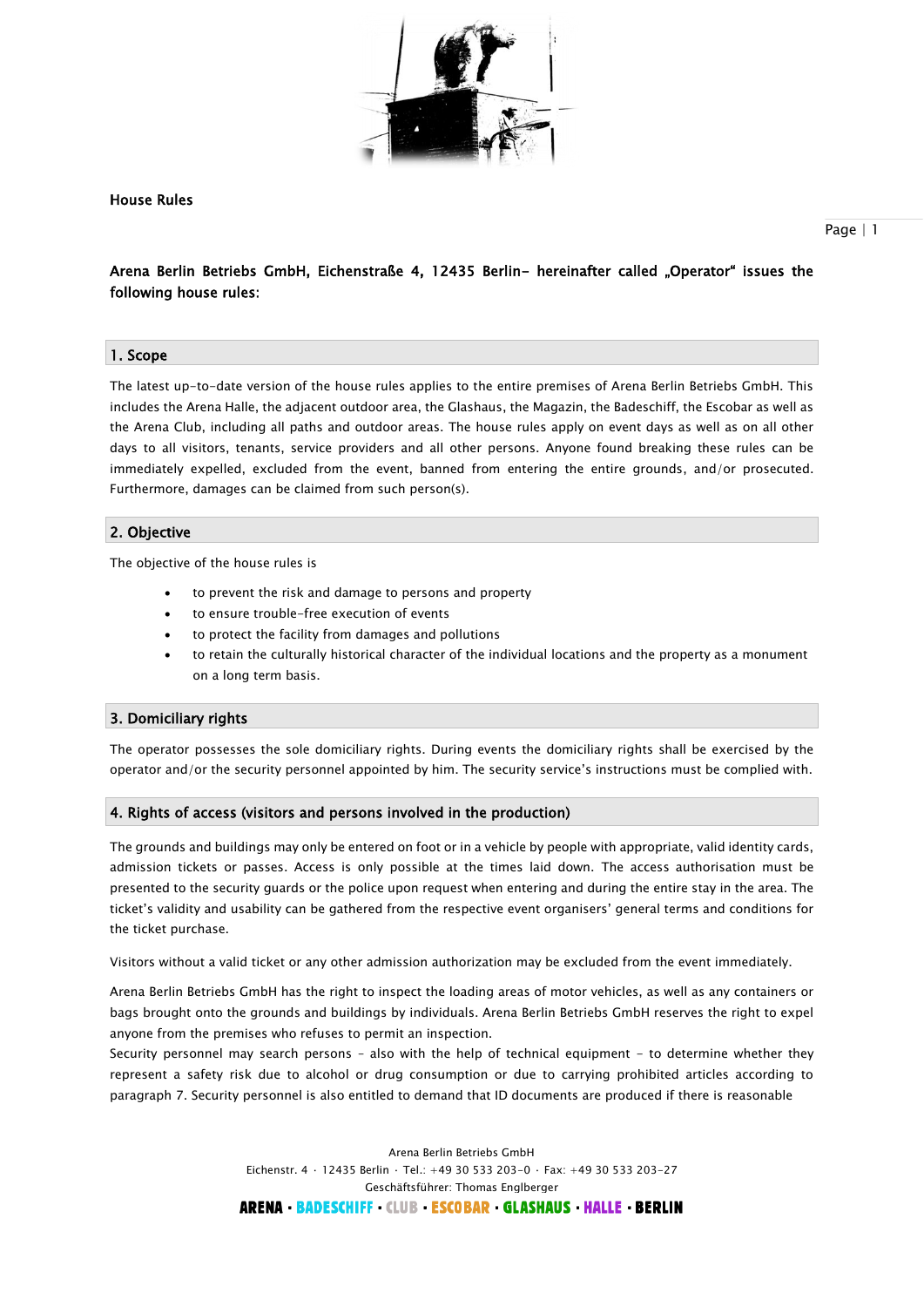

assumption that prohibited articles as listed in paragraph 7 are carried or that the person has been banned from the house locally or nation-wide.

Page | 2

Children and adolescents below the age of 16 years shall not be admitted to the respective event location unless they are accompanied by a custodial person or a person with parental power (according to the German Youth Protection Act), and provided everyone has a valid ticket. Custodial persons and persons with parental power have to carry out their supervisory duties. Children under the age of 6 will in principle only be admitted to events when in the company of an adult.

# 5. Parking and vehicle access to the grounds

The German road-traffic regulations ("Straßenverkehrsordnung", StVO) apply throughout the grounds at all times. All signs governing vehicular and pedestrian traffic on the grounds must be observed. The maximum speed for motor vehicles is 10 km / h.

Vehicles may be parked on the public parking lots nearby. The operator assumes no liability for parked vehicles. For external personnel parking is prohibited in the entire premises with the exception of the outdoor area for productions vehicles. Any other exceptions require the operator's prior agreement, respective parking permits must be placed visibly behind the windscreen.

# 6. Denial of access

Individuals and persons involved in the production who

- refuse to be searched by security personnel,
- do not follow the instructions of security personnel,
- are clearly under the influence of alcohol or drugs,
- are clearly ready for violence or the instigation of violent actions
- clearly intend to disturb the event or
- carry prohibited articles as listed in paragraph 7

shall be denied access to the area or shall be expelled from the house. Persons may be denied entry without reimbursement of the ticket value when official regulations or the security of the event (e.g. overcrowding) are against it.

# 7. Bans

Arena Berlin Betriebs GmbH is entitled to issue restrictive regulations governing the admission of visitors and persons involved in the production and to prohibit them from bringing animals or objects with them or to make this generally or individually dependent on certain requirements being met.

Visitors and persons involved in the production are generally prohibited from carrying the following items

- weapons or other dangerous objects which might be used as a weapon or missile
- any kind of pyrotechnical materials such as fireworks, Bengal lights, smoke bombs, smoke powder, flares, sparklers, confetti etc.
- laser pointer, gas spray bottles, corrosive or colouring substances or pressure vessels for easily inflammable or harmful gases; except for commercial pocket lighters
- torches, bars, sticks (except for the physically disabled) etc.

Arena Berlin Betriebs GmbH Eichenstr. 4 · 12435 Berlin · Tel.: +49 30 533 203-0 · Fax: +49 30 533 203-27 Geschäftsführer: Thomas Englberger **ARENA BADESCHIFF CLUB ESCOBAR GLASHAUS HALLE BERLIN**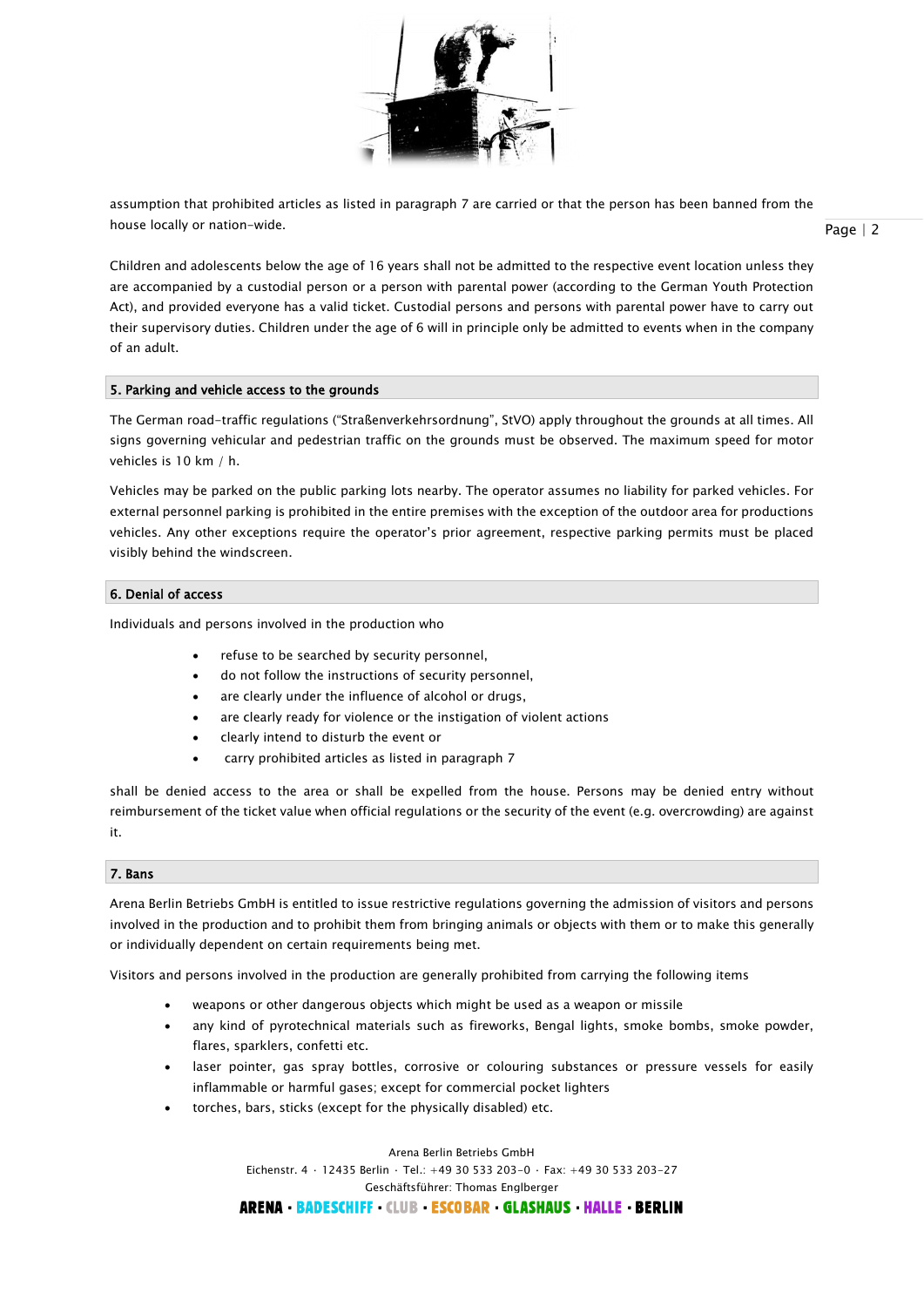

- animals with the exception of guide dogs for the blind
- beverage cans, any kind of glass container and bottle
- illegal drugs as specified in the German Narcotics Act [BtMG]
- any kind of writings, posters or other items that serve extremist, racist, xenophobic or radical slogans, political propaganda, actions or fundamentalist opinions or indicate such by any other gesture, emblems or symbols
- any kind of food or beverage with the exception of visitors who have to carry food or drink due to health reasons, provided they are in the possession of medical evidence; also excepted from this is food for babies and toddlers
- All equipment suitable for making or producing photographs or films, with the exception of mobile phones, is prohibited throughout the premises of Arena Berlin Betriebs GmbH. Filming, photographing and sketching of goods being exhibited and of exhibition stands, either on the grounds or in the halls, is only permitted in exceptional cases and requires written authorisation from Arena Berlin Betriebs GmbH. In the case of reasonable suspicion, Arena Berlin Betriebs GmbH is entitled to confiscate any sketches, photographic/film material and to destroy them without compensation. This also applies even if other images will also be destroyed. If an organiser would like to record the set-up / construction of his stand, this can be permitted. However, the organiser is solely liable for complying with the laws pertaining to the subsequent use of such recordings. This also means that, if individuals or third-party stands or trademarks (including Arena Berlin Betriebs GmbH) are recorded, it is the organiser's responsibility to obtain the corresponding authorisation of these individuals / third parties for the utilisation of the recording.

#### It is prohibited to:

- start an open fire
- smoke, this also includes electronic cigarettes (indoor)
- throw objects of any kind or spill any kind of liquid
- relief oneself except in the specified toilets
- enter areas marked as not open for the general public
- carry bulk items or dangerous items
- eliminate, cut or climb structural and other facilities
- write, paint, paste or spray paint graffiti on structural and other facilities
- confine or obstruct walkways, driveways and escape routes
- record, transmit sound, images, descriptions or event results as a whole or in parts (other than for personal purposes) or to make them available by other means via the internet or other media or to enable others to do so
- Children and adolescents are not allowed to stay in the hall areas during set-up and dismantling periods. Parents are liable for their children.

Page | 3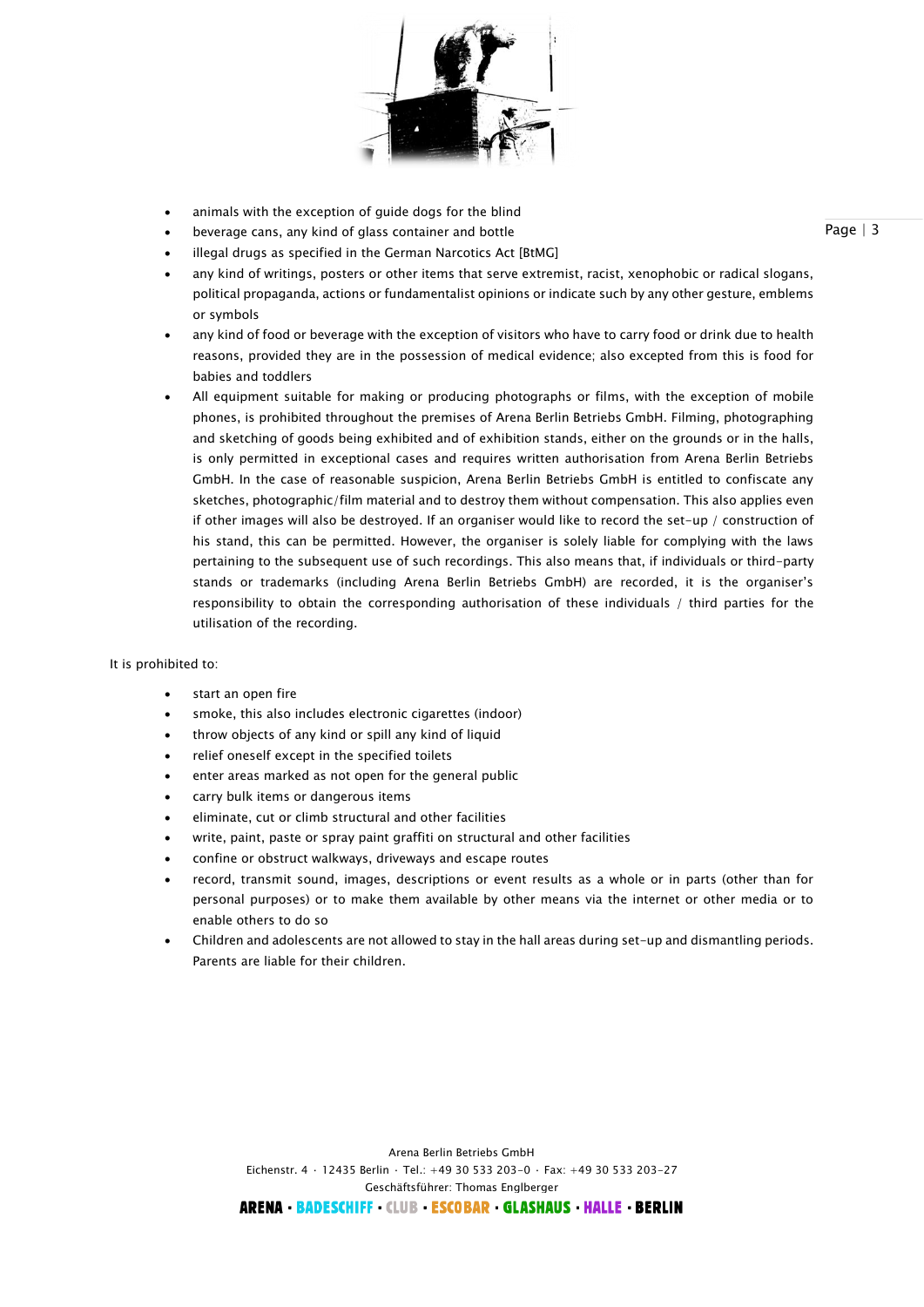

# 8. General behaviour

Page | 4

Any person who is involved in the event must behave in such a manner that no one else is injured, endangered or hindered or molested more than unavoidable in accordance with circumstance-. Everyone has to observe the orders of the regulatory authorities, in particular those of the police and the fire brigade as well as those of security personnel or the event manager. Anyone who fails to comply with the instructions of the security personnel or the police may be dismissed from the premises of Arena Berlin Betriebs GmbH.

In the event of good cause, in particular when a visitor commits a criminal offence (e.g. property damage, personal injury, theft, drugs trafficking) on the premises of Arena Berlin Betriebs GmbH, the operator is entitled to exclude the visitor from the event and lodge a criminal complaint if necessary. If the operator exercises his right to exclude the ticket shall lose its validity. A claim to a refund of the ticket value is excluded.

Objects which are found on site must be handed to the security personnel or the technical director.

Any injuries or damages must be communicated immediately to the operator or the security personnel.

Access points as well as the emergency and escape routes must be kept clear. Notwithstanding these house rules additional necessary requirements may be established on a case-by-case basis to prevent or eliminate in cases of immediate danger to life and limb, health or personal property.

# 9. Commercial activity, sale of goods of any kind

Outside the exhibition stands it is prohibited to advertise in any way, to offer goods or services of any kind, to take orders or to conduct opinion polls without the express authorisation of Arena Berlin Betriebs GmbH

All commercial activity is prohibited on the premises except on behalf of Arena Berlin Betriebs GmbH or organsisers, tenants, services providers or other parties with which Arena Berlin Betriebs GmbH has a contractual relationship.

 $\rightarrow$  The operator has the sole right to sell food and beverages as well as goods of any kind, distribute them free of charge or delegate this right to third parties.

# 10. Technical equipment – the regulations oft he technical guidelines are also binding

All technical equipment may only be operated by the authorized staff of Arena Berlin Betriebs GmbH; this also applies to the connection of supply voltage, data and media network and suspension points

All fire alarms, hydrants, smoke flaps, power distribution points and switchboards, heating and ventilation systems must be accessible at all times and may not be obstructed. Safety and fire protection or any other electrical facilities may not be manipulated, made unrecognisable or removed.

Persons commissioned by Arena Berlin Betriebs GmbH as well as the competent supervisory authority must be granted unrestricted access to the aforementioned installations at any time.

> Arena Berlin Betriebs GmbH Eichenstr. 4 · 12435 Berlin · Tel.: +49 30 533 203-0 · Fax: +49 30 533 203-27 Geschäftsführer: Thomas Englberger ARENA BADESCHIFF CLUB ESCOBAR GLASHAUS HALLE BERLIN